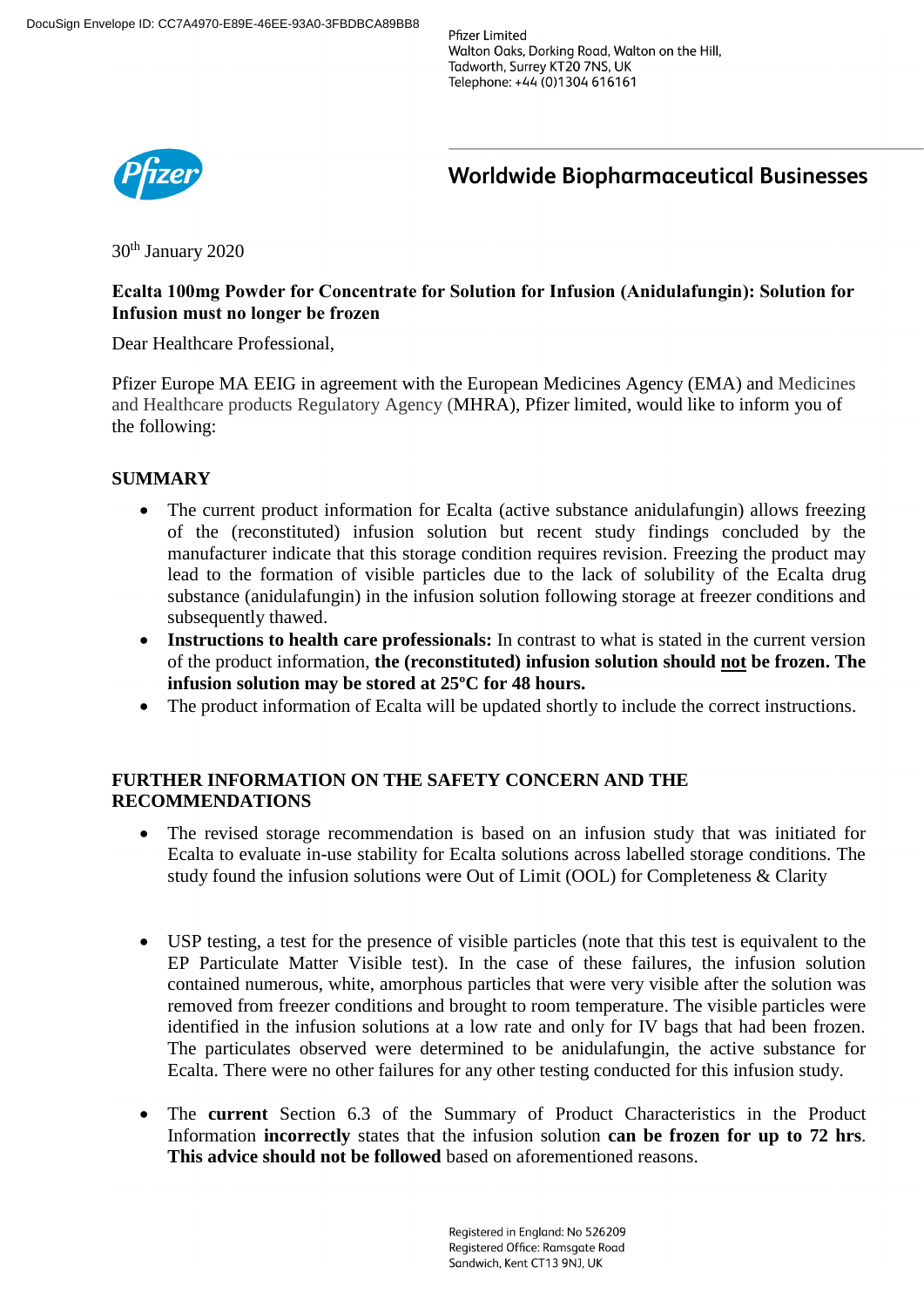- The Summary of Product Characteristics also includes the following statement (**which still is correct**): "The solution should be inspected visually for particulate matter and discolouration prior to administration. If either particulate matter or discolouration are identified, discard the solution".
- A search of the post-marketing safety database as for the period 21 February 2017 to 02 December 2019 for anidulafungin identified no safety issues related to OOL for Completeness and Clarity USP testing or presence of visible particulates in anidulafungin IV infusion bags.
- A 5-year complaints history from 27 September 2014 to 27 September 2019 was reviewed and no complaints related to this issue were found.

# **FURTHER INFORMATION**

*For further details on the product please refer to the approved UK Summary of Product Characteristics (SPC) and Patient Information Leaflet, which are available on the emc website:* [www.medicines.org.uk](http://www.medicines.org.uk/)

*Therapeutic indication of the medicinal product*

Treatment of invasive candidiasis in adult patients.

# **CALL FOR REPORTING**

Please continue to report any suspected adverse drug reactions (ADRs) to the Medicines and MHRA) through the Yellow Card Scheme.

Please report:

- All suspected ADRs that are serious or result in harm. Serious reactions are those that are fatal, life-threatening, disabling or incapacitating, those that cause a congenital abnormality or result in hospitalisation, and those that are considered medically significant for any other reason
- All suspected ADRs associated with new drugs and vaccines identified by the black triangle**▼**

It is easiest and quickest to report ADRs online via the Yellow Card website -

<https://yellowcard.mhra.gov.uk/> or via the Yellow Card app available from the Apple App Store or Google Play Store.

Alternatively, prepaid Yellow Cards for reporting are available:

- by writing to FREEPOST YELLOW CARD (no other address details necessary)
- $\bullet$  by emailing [yellowcard@mhra,gov.uk](mailto:yellowcard@mhra,gov.uk)
- at the back of the British National Formulary (BNF)
- by telephoning the Commission on Human Medicines (CHM) free phone line: 0800-731- 6789
- by downloading and printing a form from the Yellow Card website (see link above)

Suspected adverse drug reactions may also be reported to Pfizer Medical Information on 01304 616161.

When reporting please provide as much information as possible, including information about medical history, any concomitant medication, onset and treatment dates.

> Registered in England: No 526209 Registered Office: Ramsgate Road Sandwich, Kent CT13 9NJ, UK